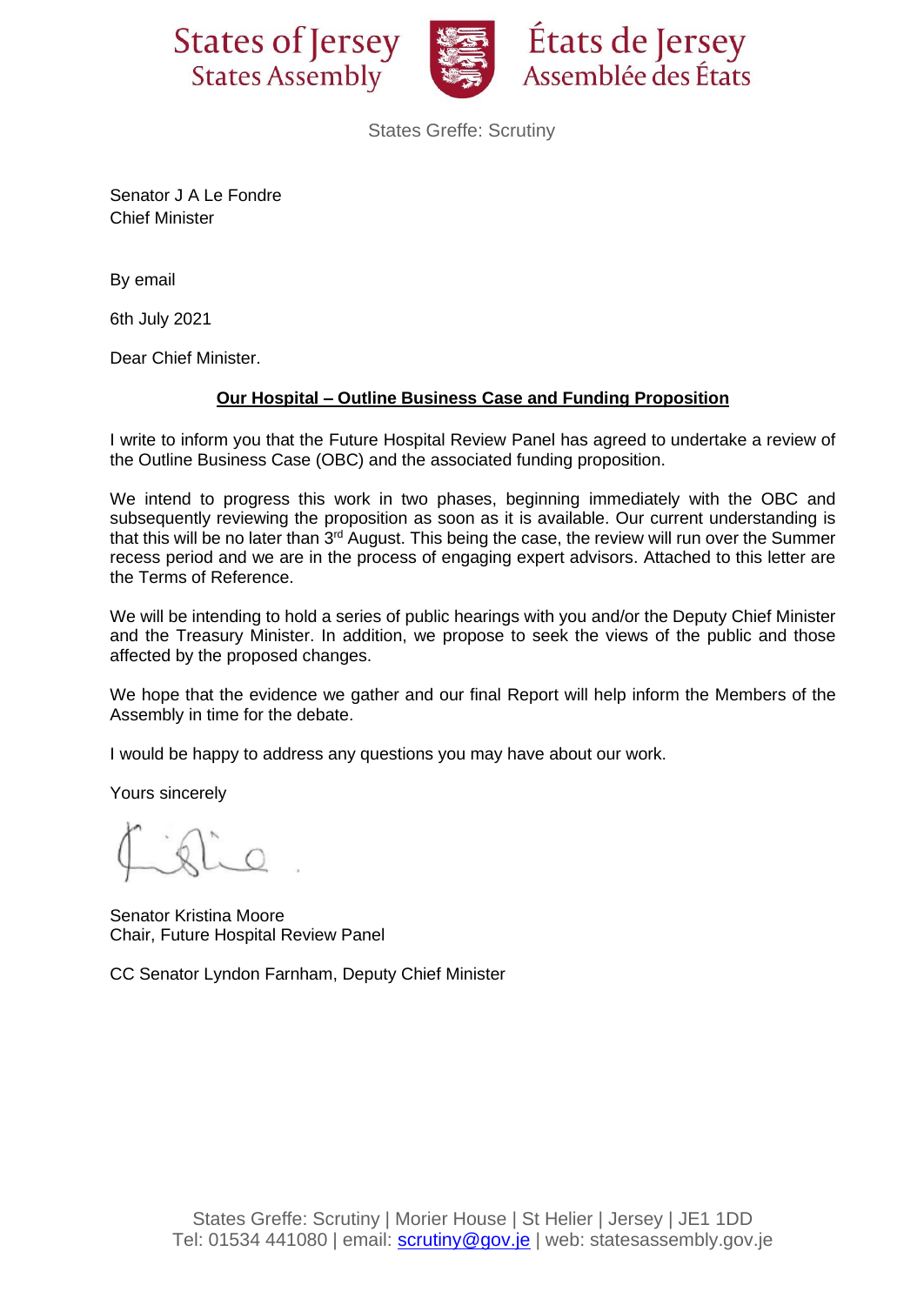## Future Hospital Review Panel

## Our Hospital – Outline Business Case and Funding

## Terms of Reference

To undertake an in-depth appraisal of the Outline Business Case (OBC) and the accompanying proposition for funding the Our Hospital Project in a two-phased approach

- 1. To review the Outline Business Case and determine whether it meets best practice with particular regard to the following:
	- a. Examination of the structure and ensure this is within the expectations of the five-case model and follows the HM Treasury Green Book Standard.
	- b. Analyse each of the five cases and provide detail on the robustness of each to meet the overall objectives of the OH Project.
	- c. Compare each of the five cases within the OBC to the documents issued previously and make comparisons to show any major changes highlighting risks and/or benefits.
- 2. To provide detailed analysis on the funding and budget with particular attention to the following:
	- a. Review the overall costs and budget and measure against the budget proposal of £804 million to ensure it is sufficient to meet all aspects of the Our Hospital Project.
	- b. Analyse any amendments to the budget since the proposal of £804 million in [P.123/2020](https://statesassembly.gov.je/assemblypropositions/2020/p.123-2020.pdf) and highlight any differences in costs.
- 3. Review and analyse the proposed use of a bond and if this is the best value for money for the OH Project and ensure this funding solution is appropriate and proportionate for the project:
	- a. To list any other funding options, as appropriate
	- b. To review the budget increases and interim funding solution used throughout the project and measure these against best practice
	- c. To review the proposed repayment, in particular to analyse if the returns on the Strategic Reserve over the full life of the bonds will be